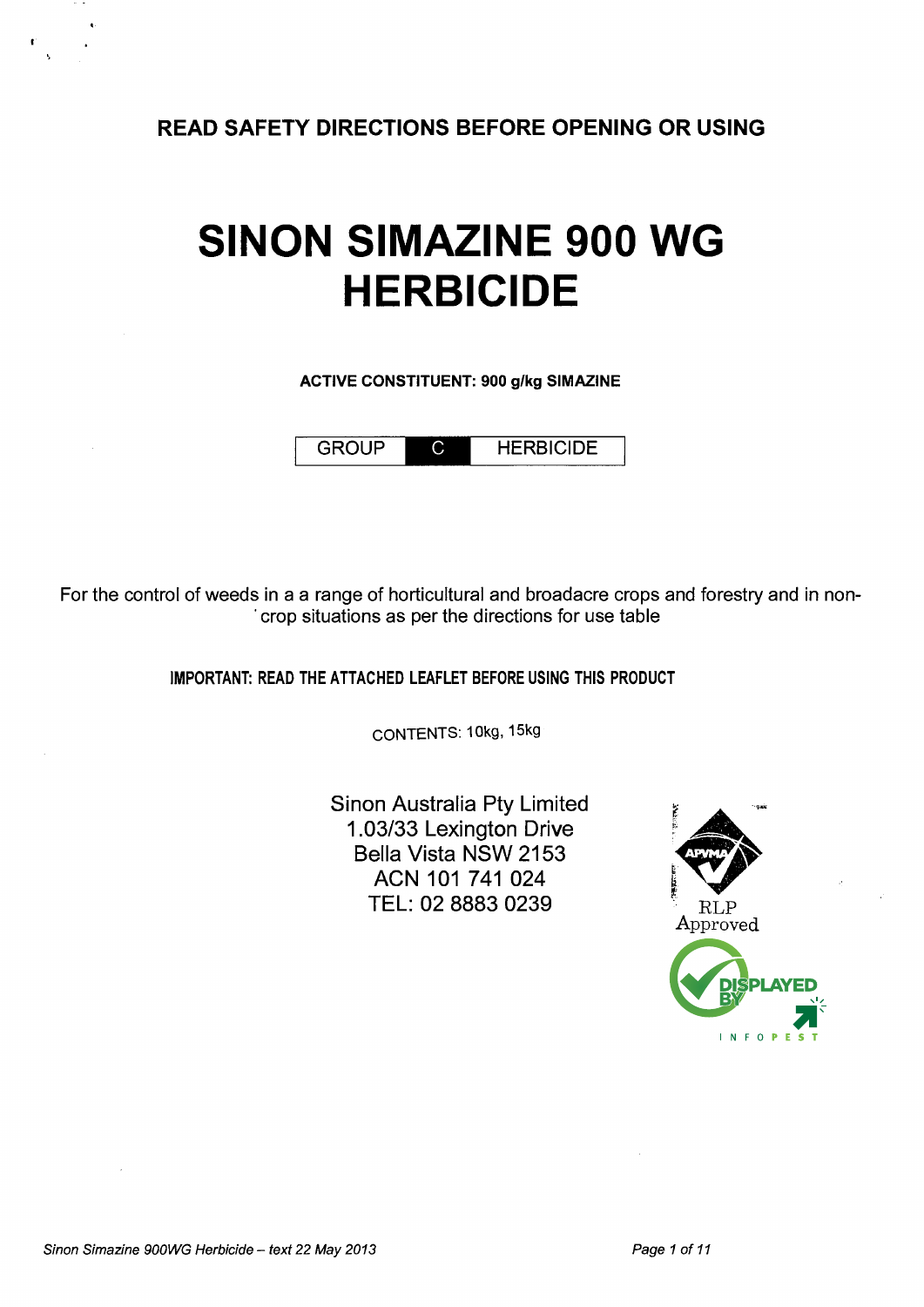## **STORAGE AND DISPOSAL**

 $\hat{S}$ 

KEEP OUT OF REACH OF CHILDREN. Store in the closed, original container in a dry, cool, well ventilated locked room or place away from children, animals, food, feedstuffs, seed and fertilisers. Do not store for prolonged periods in direct sunlight.

Shake box empty into spray tank. Single rinse bag before disposal. Add rinsings to spray tank. DO NOT dispose of undiluted chemicals on site. Puncture and bury empty containers in a local authority landfill. If no landfill is available, bury the container below 500mm in a disposal pit specifically marked and set up for the purpose clear of waterways, desirable vegetation and tree roots. Empty containers and product should not be burnt.

## **SAFETY DIRECTIONS**

Avoid contact with eyes and skin. Do not inhale dust or spray mist. Wash hands after use. I  $\frac{1}{2}$  , i.e.  $\frac{1}{2}$  ,  $\frac{1}{2}$  ,  $\frac{1}{2}$  ,  $\frac{1}{2}$  ,  $\frac{1}{2}$  ,  $\frac{1}{2}$  ,  $\frac{1}{2}$  ,  $\frac{1}{2}$  ,  $\frac{1}{2}$  ,  $\frac{1}{2}$  ,  $\frac{1}{2}$  ,  $\frac{1}{2}$  ,  $\frac{1}{2}$  ,  $\frac{1}{2}$  ,  $\frac{1}{2}$  ,  $\frac{1}{2}$  ,  $\frac{1}{2}$  ,

#### **MATERIAL SAFETY DATA SHEET**

For further information, refer to the Material Safety Data Sheet (MSDS) which is available from the supplier.

#### **NOTICE TO BUYER**

Seller warrants that the product conforms to its chemical description and is reasonably fit for the purpose stated on the label when used in accordance with directions under normal conditions of use. No warranty of merchantability for a particular purpose, express or implied, extends to the use of the product contrary to label instructions, or under abnormal conditions.

## **APVMA Approval No: 68876/59270**

**BATCH No.** 

**DOM:** 

| In a Transport Emergency | <b>SPECIALIST ADVICE</b> |
|--------------------------|--------------------------|
| Dial                     | IN EMERGENCY ONLY        |
| 000                      | 1800 033 111             |
| Police or Fire Brigade   | ALL HOURS AUSTRALIA WIDE |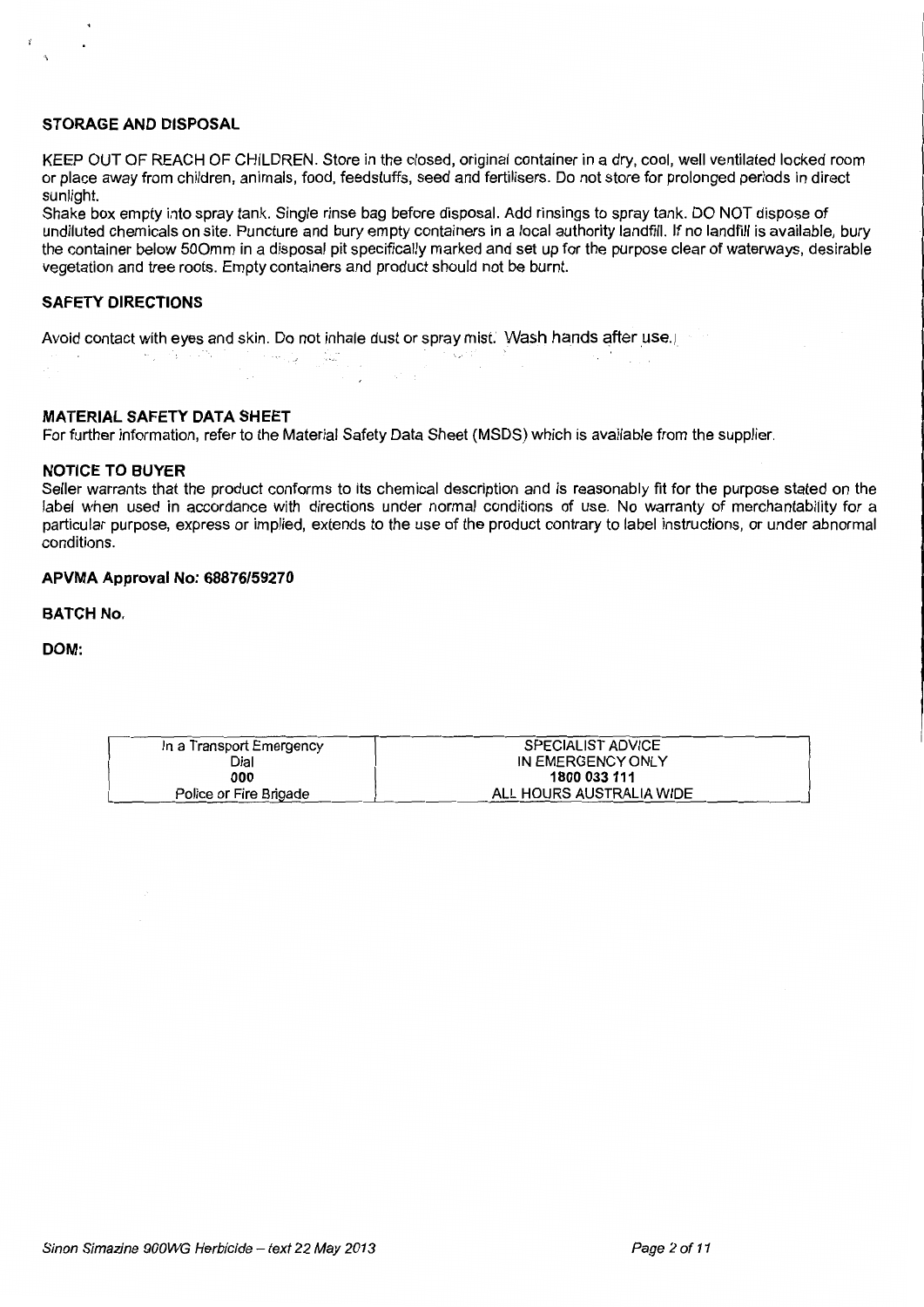READ SAFETY DIRECTIONS BEFORE OPENING OR USING

# SINON SIMAZINE **900** WG **HERBICIDE**

ACTIVE CONSTITUENT: 900 g/kg SIMAZINE

GROUP C HERBICIDE

For the control of weeds in a a range of horticultural and broadacre crops and forestry and in noncrop situations as per the directions for use table

IMPORTANT: READ THIS LEAFLET BEFORE USING THIS PRODUCT

APVMA APPROVAL NO: 68876/59270

Sinon Australia Pty Limited 1.03/33 Lexington Drive Bella Vista NSW 2153 ACN 101 741 024 TEL: 02 8883 0239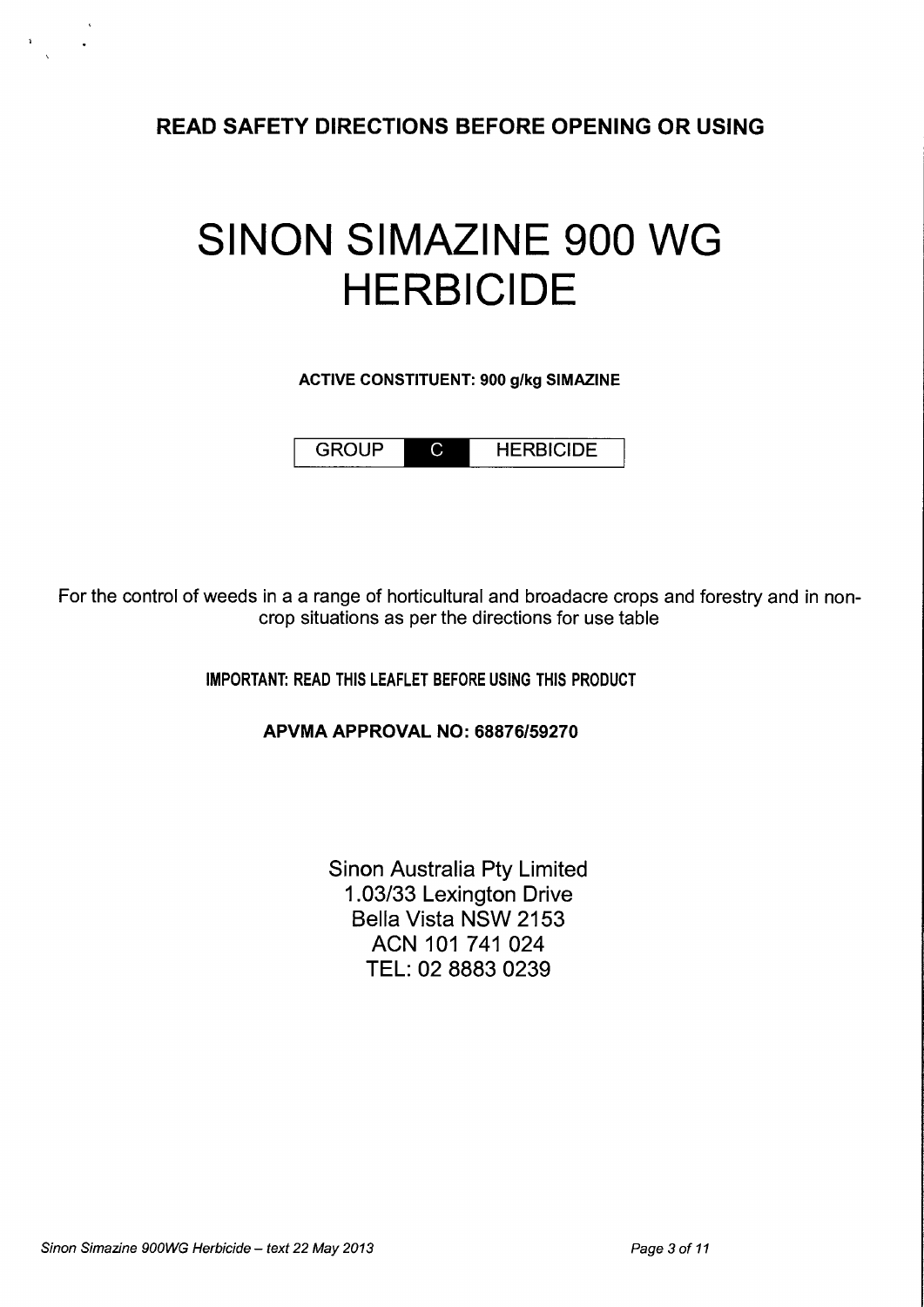#### . <u>. . . .</u> . DIRECTIONS FOR USE Restraints

DO NOT exceed highest rate recommended for any particular crop.

DO NOT plant crops other than those recommended following treatments at rates up to 2.5kg/ha for at least 9 months after application. When rates exceed 2.5kg/ha planting may not be possible for longer periods and trial plantings should be conducted to check residual  $\blacksquare$ activity.  $\blacksquare$ 

| Situation &                                  | <b>Weeds Controlled</b>                                                              | State                               | Rate kg/ha            |                               | <b>Critical Comments</b>                                                                                                                                                                                                       |
|----------------------------------------------|--------------------------------------------------------------------------------------|-------------------------------------|-----------------------|-------------------------------|--------------------------------------------------------------------------------------------------------------------------------------------------------------------------------------------------------------------------------|
| Crop.                                        |                                                                                      |                                     | Light<br>Soil         | Heavy<br>Soil                 |                                                                                                                                                                                                                                |
| Almonds                                      | Amaranthus, Annual<br>Ryegrass, Annual<br>Thistles, Barley                           | SA only                             | 1kg or<br>60g/100L    | 2kg or<br>120g/<br>100L       | Use only if trees are at least 3 years old.<br>Apply to bare moist soil immediately after<br>cultivation and before weeds emerge.                                                                                              |
| Asparagus                                    | Grass, Bindy-eye,<br>Capeweed,                                                       | All<br><b>States</b>                | 1.3kg                 | 2.5kg                         | Apply to bare moist soil after last cultivation<br>and before spear emergence.                                                                                                                                                 |
| Berry<br><b>Fruits</b>                       | Chickweed, Common<br>Sowthistle, Fumitory,<br>Corn Gromwell                          |                                     |                       |                               | DO NOT apply to foliage or when fruit is<br>present. Use on established plants only.                                                                                                                                           |
| Citrus                                       | (Sheep Weed),                                                                        |                                     |                       |                               | Use only if trees are at least one year old.                                                                                                                                                                                   |
| Gladioli                                     | Creeping Oxalis,<br>Doublegee, Fat Hen,<br>Fumitory, Ivy-leaf<br>Speedwell, Mustard, |                                     | 1.2kg or<br>60g/100L  | 1.2kg or<br>60g/<br>100L      | Apply to bare moist soil after planting. High<br>rates may cause crop damage on sandy<br>soils low in organic matter.                                                                                                          |
|                                              | Native Geranium,<br>Nettles, Potato Weed,                                            |                                     |                       |                               |                                                                                                                                                                                                                                |
| Grapevine                                    | Red Shank,<br>Shepherds Purse,<br>Turnip, Winter Grass,                              | Qid only                            | 2kg                   | 4kg                           | Use only if vines are at least 2 years old.                                                                                                                                                                                    |
|                                              | Wireweed (not Qld,<br>Tas)<br>Suppression of<br>Brome Grass,                         | NSW,<br>Vic, SA,<br>Tas, WA<br>only | 1.25kg or<br>60g/100L | 2.5kg or<br>$120g/$ .<br>100L | Use only if vines are at least 12 months old.<br>In the first year of use split applications are<br>preferred.                                                                                                                 |
| Hops                                         | Soursob and Wild<br>Oats                                                             | All<br>States                       | 1.3kg                 | 2.5kg                         | Apply to moist bare, moist soil in late Winter<br>or early Spring prior to hop emergence.                                                                                                                                      |
| Canola<br>(Triazine<br>Tolerant<br>varieties | Capeweed, Charlock,<br>Clover, Corn<br>Cromwell,<br>Doublegee,                       | All<br><b>States</b>                | 1.1kg                 | 2.2kg                         | Important: This use is subject to<br>adherence to the INTEGRATED WEED<br>MANAGEMENT STRATEGY for TT-<br>Canola.                                                                                                                |
| only)                                        | Fumitories,                                                                          |                                     |                       |                               | See General Instructions:                                                                                                                                                                                                      |
| Pre-<br>emergence                            | Geraniums, lvy-leaf<br>Speedwell, London<br>Rocket, Mustards,                        |                                     |                       |                               | Integrated Weed Management Strategy<br>for TT-Canola                                                                                                                                                                           |
| or post-<br>sowing pre-<br>emergence<br>only | Turnips, Paterson's<br>Curse, Shepherd's<br>Purse, Silver Grass<br>(Vulpia).         |                                     |                       |                               | Can be applied up to a week before sowing<br>or post-sowing pre-emergence (ideally<br>Incorporated by harrows). For best results<br>apply to bare moist soil, either immediately                                               |
|                                              | Suppression of<br>Annual Ryegrass,<br>Barley Grass, Brome<br>Grass, Wild Oats.       |                                     |                       |                               | before seeding or as a pre-emergence<br>treatment at or within 7 days of planting.<br>Sufficient rainfall (20-30mm) to wet the soil<br>through the weed root zone is necessary<br>within 2-3 weeks of application. Application |
|                                              |                                                                                      |                                     |                       |                               | should not be made to ridged or excessively<br>cloddy soil. When applied before seeding,<br>incorporate to a depth of 5cm.                                                                                                     |

 $\vert$ I *!*  I I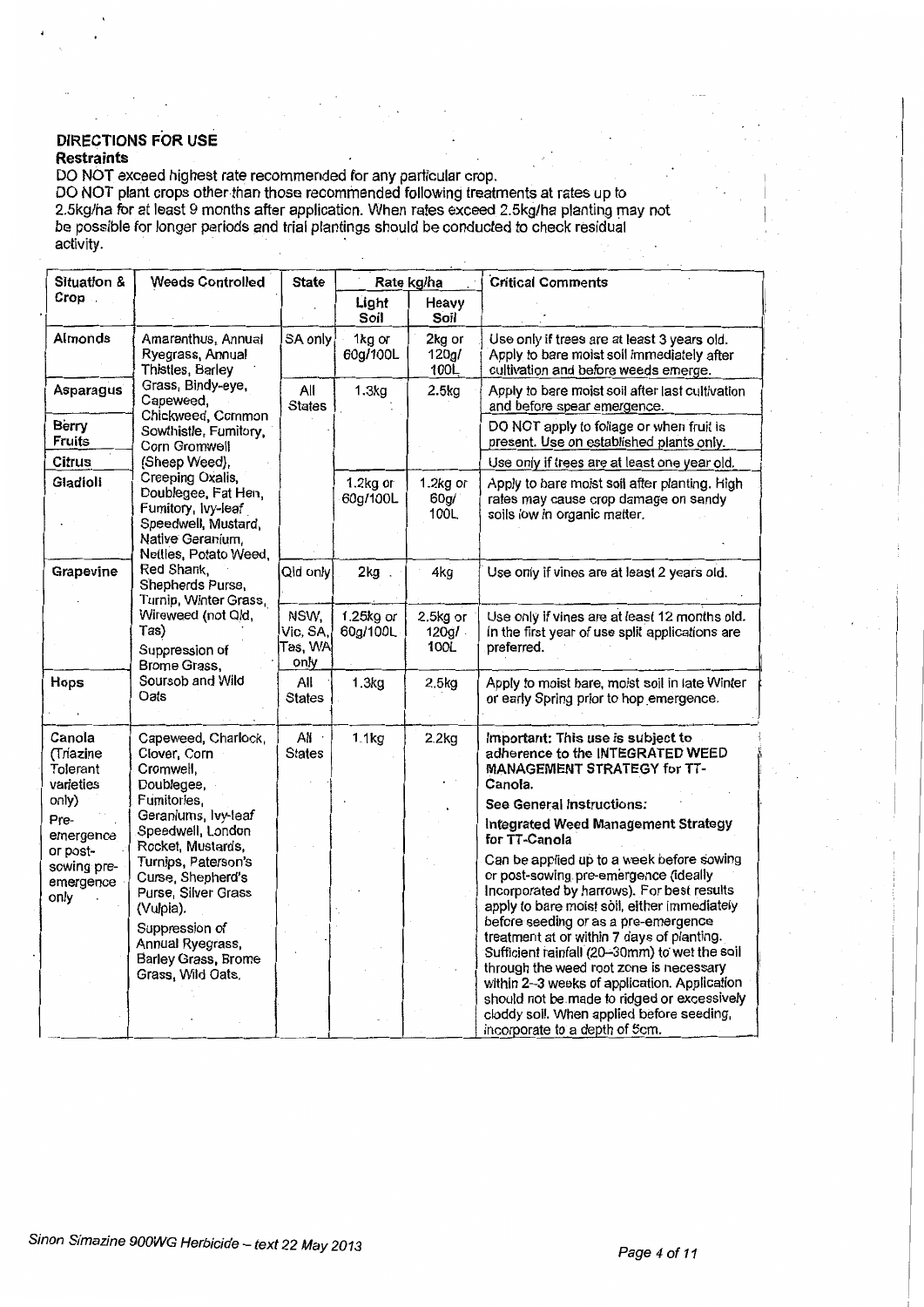| <b>SITUATION &amp;</b> | <b>WEEDS</b>                                                                                                                                                                                                                                      | <b>STATE</b>                        |                                                               | <b>RATE kg/ha</b>                                            | <b>CRITICAL COMMENTS</b>                                                                                                                                                                                                                                                                                                                                                                                                                                                                                                                                                                                                                                                                                                                                                                              |
|------------------------|---------------------------------------------------------------------------------------------------------------------------------------------------------------------------------------------------------------------------------------------------|-------------------------------------|---------------------------------------------------------------|--------------------------------------------------------------|-------------------------------------------------------------------------------------------------------------------------------------------------------------------------------------------------------------------------------------------------------------------------------------------------------------------------------------------------------------------------------------------------------------------------------------------------------------------------------------------------------------------------------------------------------------------------------------------------------------------------------------------------------------------------------------------------------------------------------------------------------------------------------------------------------|
| <b>CROP</b>            | <b>CONTROLLED</b>                                                                                                                                                                                                                                 |                                     | <b>Light Soil</b><br><b>Heavy Soil</b>                        |                                                              |                                                                                                                                                                                                                                                                                                                                                                                                                                                                                                                                                                                                                                                                                                                                                                                                       |
| <b>Chickpeas</b>       | Deadnettle, Indian Hedge<br>Mustard, Lesser<br>Swinecress, Milk Thistle,<br>Prickly Lettuce, Purple<br>Goosefoot, Shepherd's<br>Purse, Turnip Weed,<br>Wireweed and<br>suppression of Black<br>Bindweed and Paradoxa<br>Grass                     | Qld,<br>NSW, SA<br>only             | 800g<br>plus 1.5L of<br>prometryn (500g/L)                    |                                                              | Apply immediately post-planting.<br>Application should not be made to<br>ridged or excessively cloddy soil. For<br>reliable results significant rain (20 to<br>30mm) is necessary within 2 to 3 weeks<br>of sowing.                                                                                                                                                                                                                                                                                                                                                                                                                                                                                                                                                                                   |
|                        | Capeweed, Clover, Dock,<br>Doublegee, Mustard,<br>Radish, Self Sown<br>Cereals, Silver Grass,<br>Turnip Weed and<br>suppression of Barley<br>Grass, Ryegrass and Wild<br>Oats                                                                     | WA only                             | 500g <sup>3</sup>                                             | 1.1kg                                                        | For best results, apply to bare moist<br>soil, either immediately before seeding,<br>or as a pre-emergent treatment at or<br>within 7 days of planting. Sufficient<br>rainfall to wet the soil through the weed<br>root zone (20 to 30 mm) is necessary<br>within 2 to 3 weeks of application.<br>Results can be variable if seasonal<br>conditions are dry prior to sowing, and<br>Chickpeas are sown into a dry or low<br>moisture seedbed.<br>Application should not be made to<br>ridged or excessively cloddy soil. When<br>applied before seeding, incorporation<br>by the sowing operation should not be<br>greater than 5 cm. Use 550 -775g on<br>lighter soils and in the Northern<br>Agricultural areas, and up to 1.1 kg on<br>heavier soil types.<br>DO NOT use on whitish or grey sands. |
| <b>Faba Beans</b>      | Annual Ryegrass, Barley<br>grass, Brome grass,<br>Capeweed, Corn<br>Gromwell (Sheepweed),<br>Deadnettle, Fumitories,<br>Geranium, Ivy-leaf<br>Speedwell, Medics,<br>Mustards<br>Paradoxa Grass, Saffron<br>Thistle, Soursob,<br>Volunteer Canola, | NSW,<br>ACT, Vic.<br>SA, WA<br>only | 1.1 <sub>kg</sub><br>550g plus<br>800mL of<br>Trifluralin 480 | 1.4 <sub>kg</sub><br>830gplus<br>800mL of<br>Trifluralin 480 | Apply either pre-seeding or immediately<br>post-sowing which is preferred on light<br>soils. Sow the crop at least 5 cm deep.<br>Application should not be made to<br>ridged or excessively cloddy soil. For<br>fully reliable results significant rainfall<br>(20 to 30 mm) is necessary within 2 to 3<br>weeks of sowing.<br>DO NOT use rates higher than 1.1kg/ha<br>on soils with pH 8.0 and above as<br>unacceptable crop damage may occur.<br>Apply to bare moist soil and incorporate<br>to a depth of 5 cm just prior to sowing.<br>Incorporation should be made within 4                                                                                                                                                                                                                     |
|                        | Wireweed and<br>suppression of Wild Oats                                                                                                                                                                                                          |                                     | Herbicide                                                     | Herbicide                                                    | hours of application. Use this mixture<br>where Annual Ryegrass and Wild Oats<br>are the major problem. Application<br>should not be made to ridged or<br>excessively cloddy soil. For fully reliable<br>results significant rainfall (20 to 30 mm)<br>is necessary within 2 to 3 weeks of<br>application.                                                                                                                                                                                                                                                                                                                                                                                                                                                                                            |

 $\langle \rangle$ 

 $\bar{\mathbf{r}}$ 

 $\ddot{\phantom{0}}$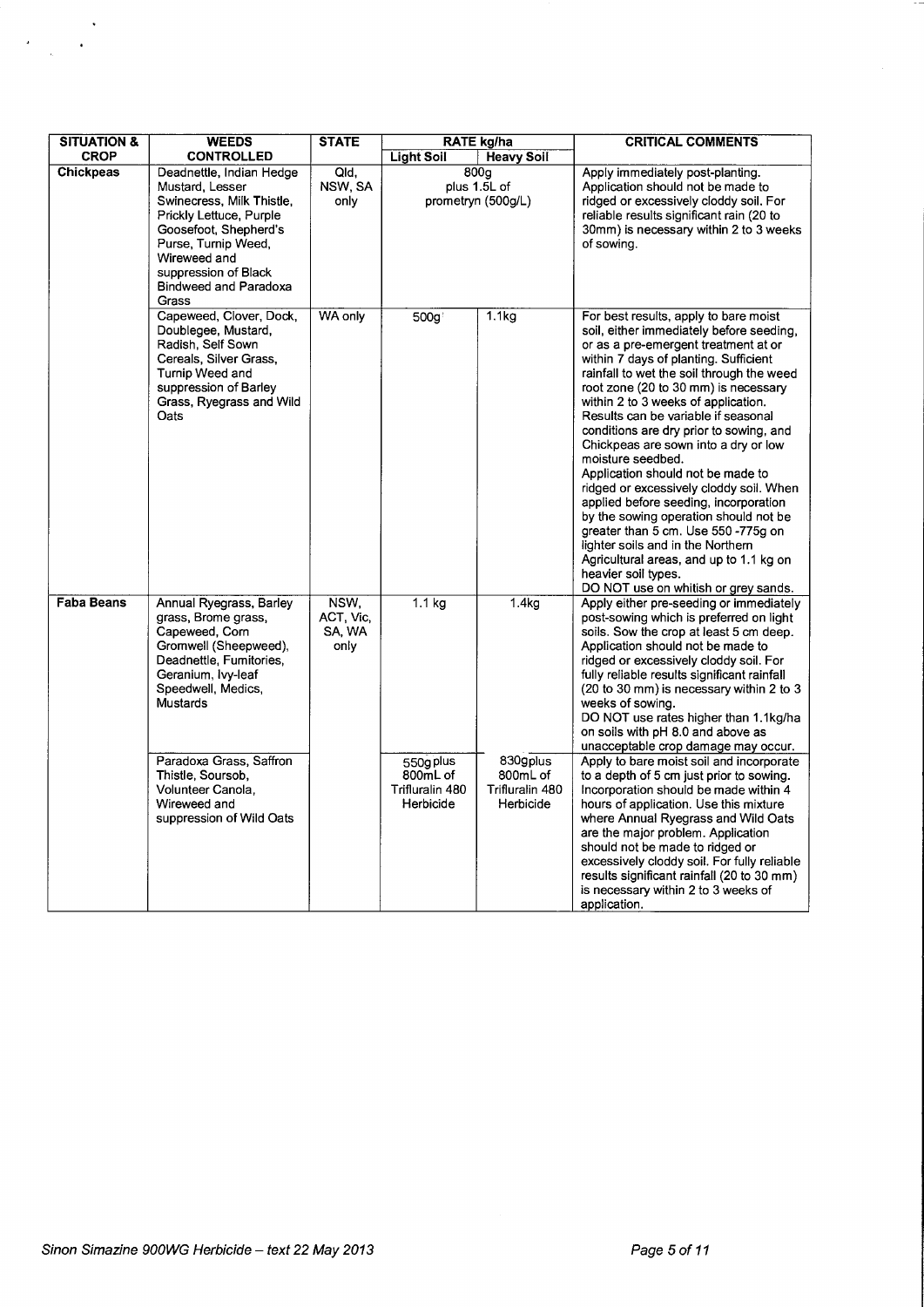| Lupins                                                    | Amaranthus, Annual<br>Ryegrass, Annual<br>Thistles, Barley Grass,<br>Bindy-eye, Capeweed,<br>Chickweed, Common<br>Sow Thistle, Corn<br>Gromwell<br>(Sheepweed), Creeping<br>Oxalis, Fathen, Fumitory,<br>Ivy-leaf Speedwell, | Qld,<br>NSW.<br>Vic, SA,<br>Tas only<br>NSW, | 1.3 <sub>kg</sub><br>830g plus                                      | $2.2$ kg<br>1.3kg plus                                              | Apply within 2 days of sowing. Seed<br>bed should be moist and free of weeds.<br>large clods and ridges.<br>Apply higher rate for Suppression of<br>Wild Oats and Soursob<br>Use the lower rates (NSW, SA, Vic<br>only) in combination with 800 mL of<br>triflualin (480g/L)<br>Apply anytime from 4 weeks to before                                                                                                                                                                                                  |
|-----------------------------------------------------------|------------------------------------------------------------------------------------------------------------------------------------------------------------------------------------------------------------------------------|----------------------------------------------|---------------------------------------------------------------------|---------------------------------------------------------------------|-----------------------------------------------------------------------------------------------------------------------------------------------------------------------------------------------------------------------------------------------------------------------------------------------------------------------------------------------------------------------------------------------------------------------------------------------------------------------------------------------------------------------|
|                                                           | Mustard, Native<br>Geranium, Nettles, Potato<br>Weed, Redshank,<br>Shepherds Purse, Spiny<br>Emex (Doublegee)<br>Turnips, Winter Grass,<br>Wireweed (not Tas, Qld)<br>Suppression of: Brome<br>grass, Soursob, Wild oats     | ACT, Vic,<br>SA only                         | 1.25L<br>Trifluralin 480<br>Herbicide                               | 1.25L<br>Trifluralin 480<br>Herbicide                               | sowing until just before sowing. Apply<br>as a tank mixture to bare moist soil and<br>incorporate to a depth of 50mm prior to<br>sowing. Incorporation must be within 4<br>hours of spraying especially under<br>warm conditions. More effective than<br>simazine on its own in dry conditions<br>and where grass pressures are high.<br>Use 830h/ha simazine on poorer light<br>sands. 1.1kg/ha on sandy loams and on<br>all other soil types. Increase rate to<br>1.3kg/ha where Brome Grass is a major<br>problem. |
|                                                           |                                                                                                                                                                                                                              | WA only                                      | 550g                                                                | 1.1 <sub>kg</sub>                                                   | DO NOT exceed 500g/ha on lupin<br>variety Ultra. Apply immediately before<br>seeding or within 6 days after sowing.<br>Seed bed should be moist and free of<br>weeds, large clods and ridges.<br>Use 550g to 800g/ha on yellow sands.<br>1.1kg/ha on other soil types.<br>Note: Not for use on white or grey<br>sands.                                                                                                                                                                                                |
|                                                           |                                                                                                                                                                                                                              |                                              | 550g plus<br>800mL of<br>Trifluralin 480<br>Herbicide               | 800g plus<br>800mL of<br>Trifluralin 480<br>Herbicide               | Apply to bare moist soil just before<br>sowing and incorporate to a depth of 4-<br>5cm within 4 hours of sowing. Soil<br>should be free of large clods and<br>ridges. Choose Simazine rate<br>according top comments in panel<br>above.<br>Note: Not for use on white or grey<br>sands.                                                                                                                                                                                                                               |
| Lupins<br>Where weeds<br>are present at<br>time of sowing |                                                                                                                                                                                                                              |                                              | 550g plus<br>recommended<br>rate of other<br>knockdown<br>herbicide | 800g plus<br>recommended<br>rate of other<br>knockdown<br>herbicide | Apply 1-6 days before drilling the crop.<br>Use the higher rate of Simazine with a<br>higher rate of the knockdown herbicide<br>on weeds more than 2 weeks old. DO<br>NOT exceed the 500g/ha on lupin<br>variety Ultra.<br>Note: Not for use on white or grey<br>sands.                                                                                                                                                                                                                                               |
| Pome Fruit,<br><b>Apples, Pears</b>                       |                                                                                                                                                                                                                              | Qid only                                     | 3kg or<br>90g/100L<br>water                                         | 4kg or<br>120g/100L<br>water                                        | Use only if trees are at least 2 years<br>old.<br>Apply to bare moist soil.                                                                                                                                                                                                                                                                                                                                                                                                                                           |
|                                                           |                                                                                                                                                                                                                              | NSW,<br>Vic, SA,<br>WA, Tas<br>only          | 1.8kg/ha or<br>90g/100L<br>water                                    | 2.5kg/ha or<br>120g/100L<br>water                                   |                                                                                                                                                                                                                                                                                                                                                                                                                                                                                                                       |
| <b>Roses</b>                                              |                                                                                                                                                                                                                              |                                              | 1.3kg/ha or<br>60g/100L<br>water                                    | 2.5kg/ha or<br>120g/100L<br>water                                   | Apply to bare moist soil.<br>DO NOT apply to plants less than 1<br>year old.                                                                                                                                                                                                                                                                                                                                                                                                                                          |
| <b>Strawberries</b>                                       |                                                                                                                                                                                                                              | <b>All States</b>                            | 1.2kg                                                               | 1.2kg                                                               | Apply between polythene-covered<br>beds. DO NOT use on white or grey<br>sands in WA.                                                                                                                                                                                                                                                                                                                                                                                                                                  |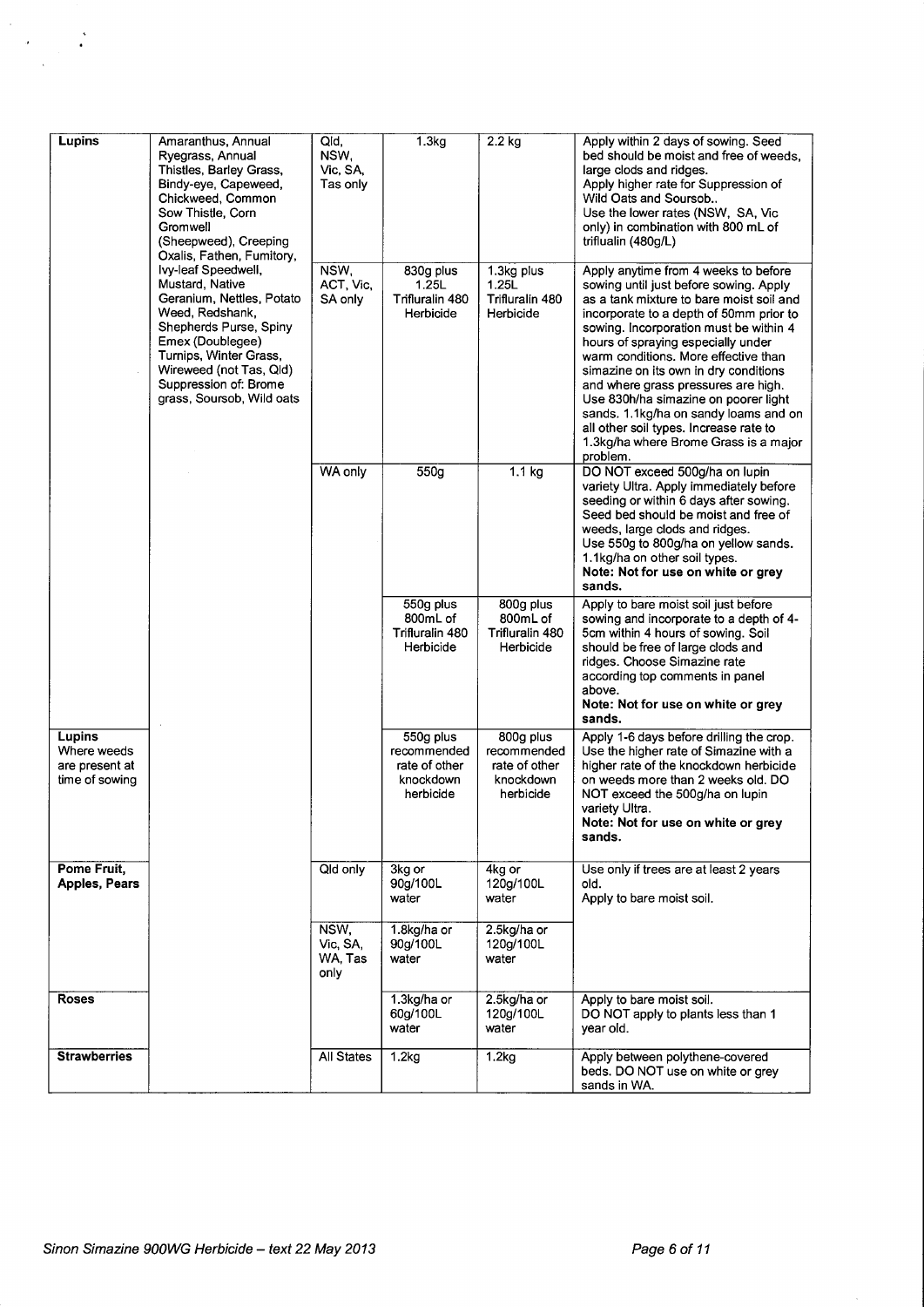| <b>SITUATION &amp;</b>                                                                 | <b>WEEDS</b>                                                                                             | <b>STATE</b>                | <b>RATE kg/ha</b>                                                                                                  | <b>CRITICAL COMMENTS</b>                                                                                                                                                                                                                                                                                                                                                                                                                                                                                                                                                                                                                                                                                                |
|----------------------------------------------------------------------------------------|----------------------------------------------------------------------------------------------------------|-----------------------------|--------------------------------------------------------------------------------------------------------------------|-------------------------------------------------------------------------------------------------------------------------------------------------------------------------------------------------------------------------------------------------------------------------------------------------------------------------------------------------------------------------------------------------------------------------------------------------------------------------------------------------------------------------------------------------------------------------------------------------------------------------------------------------------------------------------------------------------------------------|
| <b>CROP</b><br>Sub Clover<br>Established<br>Lucerne and<br>Perennial<br>grass pastures | <b>CONTROLLED</b><br>Vulpia (Silvergrass),<br>Rat's Tail Fescue.<br>Squirrel-tail fescue.<br>Sand Fescue | NSW,<br>Vic, SA<br>only     | 550g to 900g                                                                                                       | Apply 6 to 10 weeks after emergence of the<br>pasture, but not before the third trifoliate leaf<br>stage of Sub Clover. Best results are obtained<br>from application to young, well grazed and<br>actively growing plants. Some damage to Sub<br>Clover may occur especially at the higher rates.<br>DO NOT apply to sandy soils and use the lower<br>rate on light textured soils. Apply under moist soil<br>conditions; rain following application enhances<br>results.<br>DO NOT apply to stressed plants. Insect<br>infestations should be controlled and Sub Clover<br>allowed to recover before this product is applied.<br>DO NOT use herbicides for broadleaved weed<br>control within 3 weeks of application. |
|                                                                                        |                                                                                                          | NSW, Vic<br>only<br>SA only | 550g to 800g plus 100 to<br>160mL of paraquat (250 g/L)<br>400g to 550g plus 100 to<br>160mL of paraquat (250 g/L) | Apply 6 to 10 weeks after emergence of the<br>pasture, but not before the third trifoliate leaf<br>stage of Sub Clover. Best results are obtained<br>from application to young, well grazed and<br>actively growing plants. However the addition of                                                                                                                                                                                                                                                                                                                                                                                                                                                                     |
|                                                                                        |                                                                                                          |                             |                                                                                                                    | paraquat (250g /L) improves the control of well<br>established plants. Add a non-ionic surfactant at<br>0.2% v/v (200mL per 100L). Under conditions of<br>good soil moisture, control of other grasses and<br>some broadleaved weed seedlings may occur.<br>DO NOT apply to sandy soils and use the lower<br>rate on light textured soils. Apply under moist soil<br>conditions; rain following application enhances<br>results. DO NOT apply to stressed plants. Insect<br>infestations should be controlled and Sub Clover<br>allowed to recover before the Simazine plus<br>Paraquat (250 g/L) is applied.<br>DO NOT use herbicides for broadleaved weed<br>control within 3 weeks of application.                   |
|                                                                                        | Vulpia (Silver grass),<br>Rat's Tail Fescue                                                              | WA only                     | 400g to 550g                                                                                                       | Apply within 8 weeks of emergence of Sub Clover<br>and grasses. Under conditions of good soil<br>moisture control of other grasses and some<br>broadleaved weeds may occur. Ensure that there<br>is a good stand of Sub Clover present before<br>spraying. Use the lower rate on light textured<br>soils. DO NOT use with broadleaf weed<br>herbicides within 3 weeks of using this product.<br>DO NOT tank mix with other herbicides or add<br>crop oils or wetting agents. DO NOT use on<br>Medics, Red or White Clover. DO NOT overlap<br>when spraying otherwise damage may be<br>observed.                                                                                                                         |

 $\label{eq:2} \begin{split} \mathcal{L}_{\text{max}} = \frac{1}{2} \mathcal{L} \mathcal{L}_{\text{max}} \\ \mathcal{L}_{\text{max}} = \frac{1}{2} \mathcal{L}_{\text{max}} \\ \mathcal{L}_{\text{max}} = \frac{1}{2} \mathcal{L}_{\text{max}} \\ \mathcal{L}_{\text{max}} = \frac{1}{2} \mathcal{L}_{\text{max}} \\ \mathcal{L}_{\text{max}} = \frac{1}{2} \mathcal{L}_{\text{max}} \\ \mathcal{L}_{\text{max}} = \frac{1}{2} \mathcal{L}_{\text{max}} \\ \mathcal{L}_{\text{max}} = \frac{1$ 

 $\sim$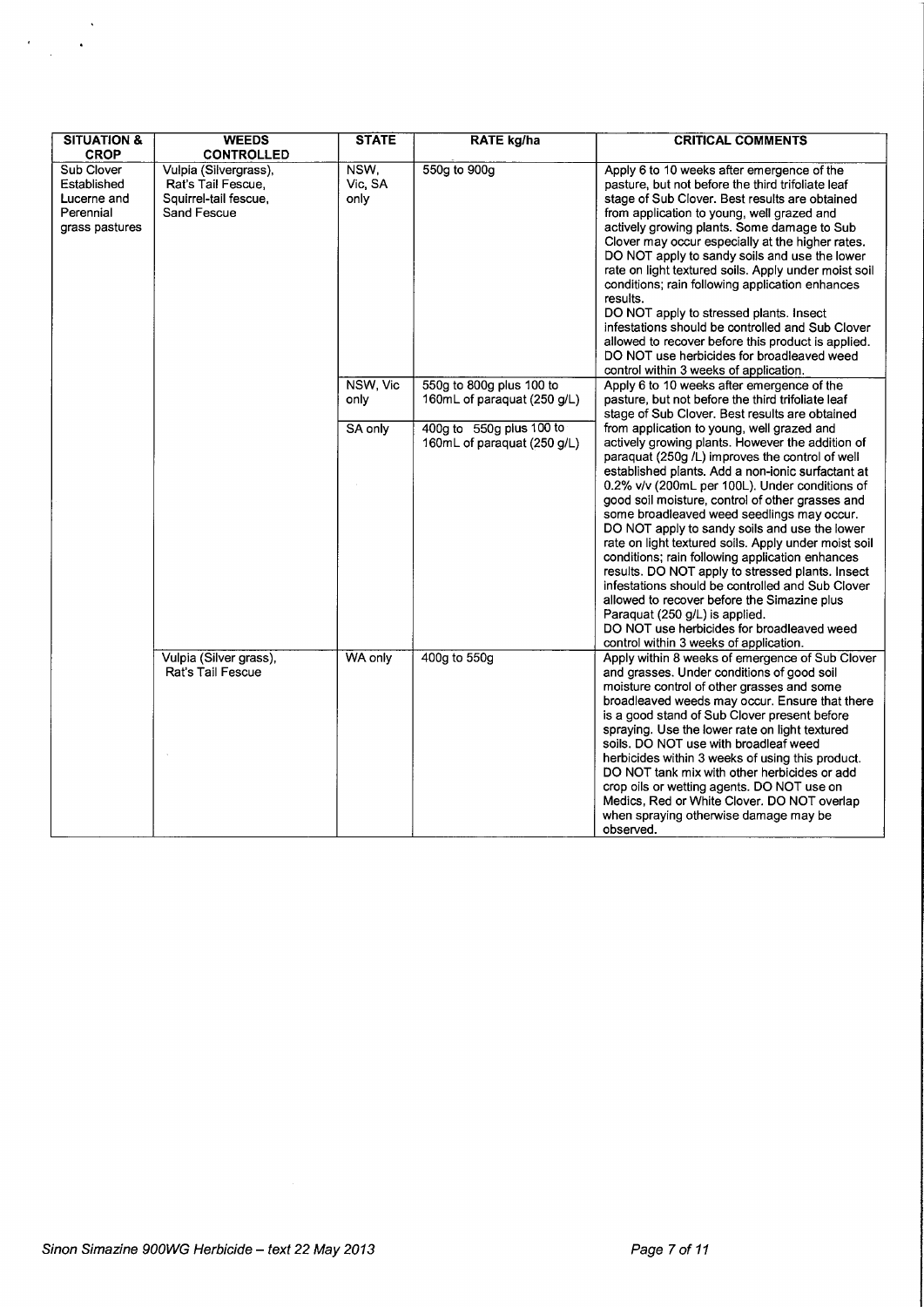| <b>SITUATION &amp;</b>                                                                                                                                                                                                                  | <b>WEEDS</b>                                                                                                                                                                                                                                                                                                                                                                                                                                                                                                                                                                                                                                                                                                                                                                                                                                    | <b>STATE</b>      | RATE kg/ha      | <b>CRITICAL COMMENTS</b>                                                                                                                                                                                                                                                                                                                                                                                                                                                                                                                                                                                                                                                                                                                                                                                                                                                                                                                                                                                                                                                                                                                                                                                                                                                                                                                                                                                                          |
|-----------------------------------------------------------------------------------------------------------------------------------------------------------------------------------------------------------------------------------------|-------------------------------------------------------------------------------------------------------------------------------------------------------------------------------------------------------------------------------------------------------------------------------------------------------------------------------------------------------------------------------------------------------------------------------------------------------------------------------------------------------------------------------------------------------------------------------------------------------------------------------------------------------------------------------------------------------------------------------------------------------------------------------------------------------------------------------------------------|-------------------|-----------------|-----------------------------------------------------------------------------------------------------------------------------------------------------------------------------------------------------------------------------------------------------------------------------------------------------------------------------------------------------------------------------------------------------------------------------------------------------------------------------------------------------------------------------------------------------------------------------------------------------------------------------------------------------------------------------------------------------------------------------------------------------------------------------------------------------------------------------------------------------------------------------------------------------------------------------------------------------------------------------------------------------------------------------------------------------------------------------------------------------------------------------------------------------------------------------------------------------------------------------------------------------------------------------------------------------------------------------------------------------------------------------------------------------------------------------------|
| <b>CROP</b>                                                                                                                                                                                                                             | <b>CONTROLLED</b>                                                                                                                                                                                                                                                                                                                                                                                                                                                                                                                                                                                                                                                                                                                                                                                                                               |                   |                 |                                                                                                                                                                                                                                                                                                                                                                                                                                                                                                                                                                                                                                                                                                                                                                                                                                                                                                                                                                                                                                                                                                                                                                                                                                                                                                                                                                                                                                   |
| Forestry<br>Including farm<br>tree plantations,<br>Pinus.<br>Araucaria.<br>Corymbia and<br>Eucalyptus<br>Tree plantings<br>pre- and post-<br>planting (see<br>General<br>Instructions for<br>further<br>information on<br>tree species) | Pre-emergence control of many<br>annual and some perennial<br>grasses and broadleaved weeds<br>including:<br>Amaranthus, Annual (Wimmera)<br>Ryegrass, , Barley Grass, Bindii,<br>Brome Grass, Capeweed,<br>Chickweed, Common Sow<br>Thistle, Corn Gromwell<br>(Iron/Sheepweed), Creeping<br>Oxalis, Fathen, Fumitories,<br>Geranium, Ivy-leaf Speedwell,<br>Mustards, Native Geranium,<br>Nettles, Potato Weed, Powell's<br>Amaranth, Red root amaranth,<br>Redshank, Shepherds Purse,<br>Summer Grass, Thistles -<br>annual, Soldier, Variegated,<br>Turnips, Turnip Weed, Wild<br>Mustard, Wild Radish, Wild<br>Turnip, Yellow Wood, Sorrel<br>Weed Suppression at higher<br>rates: Soursob, Wild oats<br>Weeds Suppressed in WA:<br>Annual ryegrass, Brome grass,<br>Dock, Double gee, Radish,<br>Sorrel, Soursob, Wild Turnip,<br>Wireweed | <b>All States</b> | 1.6 to 6.7kg/ha | Sinon Simazine 900 WG Herbicide may be applied prior<br>to or after planting.<br>For most situations use 5.0 to 5.5 kg/ha. On gravely<br>coarse textured soils use 2.8 to 4.0 kg/ha.<br>In WA and SA in medium rainfall zones (400-600mm)<br>use 3.0 to 4.0 kg/ha and for sandy, low organic soils<br>use 1.6 to 3.0kg/ha. On sandy soils allow two weeks<br>and at least 50mm of rain between spraying and<br>planting.<br>Use a maximum rate of 1.6kg/ha for over spraying<br>eucalyptus plantations on sandy low organic matter soils<br>in WA & SA.<br>For short term weed control or when applied with other<br>pre-emergent herbicides use half rates according to the<br>situation. Apply to bare ground. Best results will be<br>achieved if applied to moist, finely tilled soil. If weeds<br>are present add a knockdown or other partner herbicide<br>as a tank mix. If spraying after planting check tree<br>tolerance to knockdown or other partner herbicide<br>before using.<br>Application in a band 1.5 to 2.0 metres wide, over the<br>planting row is recommended although broadcast<br>application can also be used. Rates above refer to<br>sprayed hectares and not field hectares.<br>Some tree damage may occur, especially with post-<br>plant application. Recovery is normally rapid. Directed<br>application is preferred for post-planting application<br>especially when the higher rates are used. |

| <b>SITUATION &amp;</b>       | <b>WEEDS</b>      | <b>STATE</b> | RATE kg/ha        |                      | <b>CRITICAL COMMENTS</b>                    |
|------------------------------|-------------------|--------------|-------------------|----------------------|---------------------------------------------|
| <b>CROP</b>                  | <b>CONTROLLED</b> |              | <b>Light Soil</b> | Heavy                |                                             |
|                              |                   |              |                   | Soil                 |                                             |
| Non-crops uses.              | Refer to Weed     | All States   | 5kg or            | 5kg or               | Provides seasonal control of annual weed    |
| Commercial, Industrial,      | Table             |              | 500a/100L         | 500g/100L            | germinations. Apply to bare moist ground.   |
| <b>Rights of Way, Public</b> |                   |              | water             | water                |                                             |
| Utility areas, Road          |                   |              | 10kg or           | 24ka or              | Provides long residual control in Winter    |
| shoulders, Drains,           |                   |              | 1ka/100L          | 2.4kg/100L           | rainfall areas. Apply to bare moist ground. |
| Headlands, Driveways,        |                   |              | water             | water                |                                             |
| Railway tracks,              |                   |              | 24kg or           | 48kg or              | Provides long residual control in Summer    |
| Aerodromes, Gutters,         |                   |              | 2.4kg/100L        | 4.8kg/100L           | rainfall areas. Apply to bare moist ground. |
| Footpaths                    |                   |              | water             | water                | Read remarks under Crop Safety.             |
| Dams, Tanks, Troughs         | Filamentous       | WA only      |                   | 2g per 100L of water | Mix in a convenient amount of water and     |
|                              | blue green algae  |              |                   |                      | apply when algae development is first       |
|                              |                   |              |                   |                      | noticed.                                    |

# **NOT TO BE USED FOR ANY PURPOSE, OR IN ANY MANNER, CONTRARY TO THIS LABEL UNLESS AUTHORISED UNDER APPROPRIATE LEGISLATION**

| <b>WITHHOLDING PERIODS:</b><br><b>HARVEST</b><br><b>ALL CROPS:</b><br><b>GRAZING</b> | NOT REQUIRED WHEN USED AS DIRECTED                                |
|--------------------------------------------------------------------------------------|-------------------------------------------------------------------|
| <b>CANOLA:</b>                                                                       | DO NOT GRAZE OR CUT FOR STOCK FOOD FOR 15 WEEKS AFTER APPLICATION |
| <b>SUB CLOVER:</b>                                                                   | DO NOT GRAZE FOR 14 DAYS AFTER APPLICATION                        |
|                                                                                      | DO NOT CUT FOR STOCK FOOD FOR 21 DAYS AFTER APPLICATION           |
| <b>CHICKPEAS:</b>                                                                    | DO NOT GRAZE OR CUT FOR STOCK FOOD FOR 9 WEEKS AFTER APPLICATION  |
| <b>FABA BEANS:</b>                                                                   | DO NOT GRAZE OR CUT FOR STOCK FOOD FOR 8 WEEKS AFTER APPLICATION  |

 $\bar{\mathbf{v}}$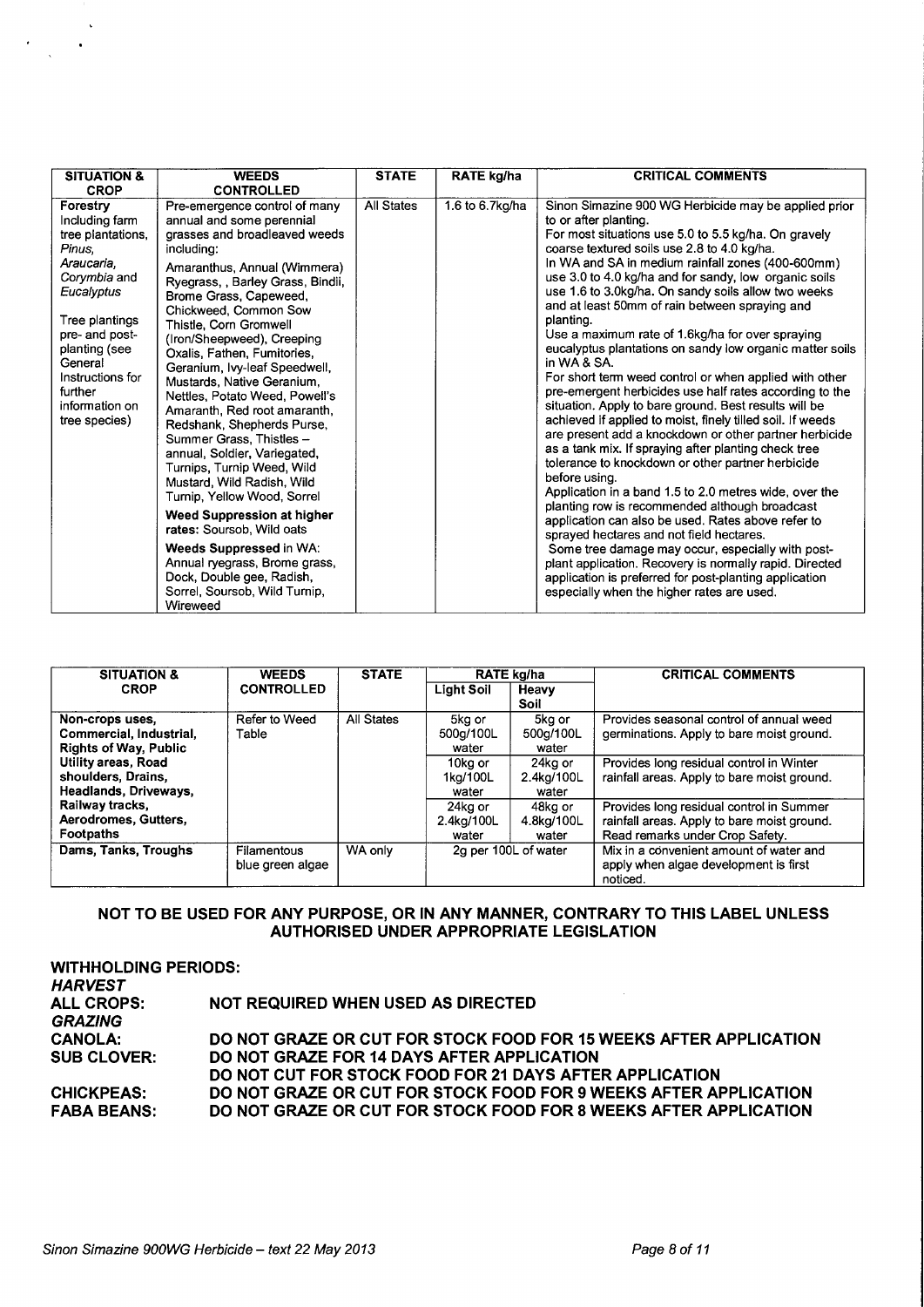# **GENERAL INSTRUCTIONS**

Sinon Simazine 900 WG Herbicide is a pre-emergent herbicide, which is most effective when applied to bare, moist soil. Because it acts mainly through the roots of weeds, best results are obtained when rain or irrigation water move the herbicide down to the root zone within 2 weeks of application. The duration and effectiveness of control depends on the amount applied, the type of soil, intensity of leaching and species of weeds present.

#### **RESISTANT WEEDS WARNING**



Sinon Simazine 900 WG Herbicide is a member of the triazine group of herbicides. Sinon Simazine 900 WG Herbicide has the inhibitor of photosynthesis mode of action. For weed resistance management Sinon Simazine 900 WG Herbicide is a Group C herbicide. Some naturally occurring weed biotypes resistant to Sinon Simazine 900 WG Herbicide and other Group C herbicides may exist through normal genetic variability in any weed population. The resistant individuals can eventually dominate the weed population if these herbicides are used repeatedly. These resistant weeds will not be controlled by Sinon Simazine 900 WG Herbicide or other Group C herbicides. However, resistance should not be assumed without first viewing the method of application, the coverage and the timing of application. Resistance to Sinon Simazine 900 WG Herbicide cannot be predicted and may occur at any time. It is not due to a fault with the product and Sinon Australia Pty Limited accepts no liability for any losses that may result from the failure of Sinon Simazine 900 WG Herbicide to control resistant weeds.

#### **INTEGRATED WEED MANAGEMENT STRATEGY FOR TT CANOLA**

An Integrated Weed Management Strategy for TT Canola (the strategy) has been developed and funded by the Canola Association of Australia and certain companies. The strategy outlines recommendations, measures and options for weed management, including management of herbicide resistance in weed populations. The Strategy is available from an Sinon Representative and the Canola Association of Australia. A programme has been developed that outlines sound agronomic practices and integrated weed management programmes designed to optimise the performance of **TT**  Canola. It is advised that consultation on IWM be undertaken with an accredited agronomist prior to use of Sinon Simazine 900 WG Herbicide on TT Canola.

#### **TO MINIMISE HERBICIDE RESISTANCE**

- Avoid dry sowing in heavily weed-infested paddocks. Wait for a weed germination after the opening rains in weedy paddocks. Use a pre-plant knockdown or cultivation. No weeds should be allowed to survive at this stage.
- Adapt the weed control program to the anticipated weed spectrum and pressure: **Broad leaf Weeds and Ryegrass:** Use Simazine 900 WG or Atrazine 900 WG plus trifluralin pre-emergence. A follow-up with a Group A herbicide (if ryegrass is susceptible} or atrazine 900 g/kg may be necessary.
- **Broad leaf Weeds only:** Use Atrazine 900 WG post-emergence.
- DO NOT use Atrazine 900 WG or Simazine 900 WG if the area to be treated had a triazine herbicide applied to it last season.
- Watch for escapes, especially in paddocks with a long history of Group C Herbicide use.
- **DO NOT** use Group C Herbicides in consecutive years.

# **TO AVOID TRIAZINE CARRY OVER**

**On acid soils (pH less than 6.5)-** The maximum rate of Atrazine 900 WG or Simazine 900 WG or a combination of the two products to be applied to the crop during the growing season is **2 kg ai/ha.** 

**On alkaline soils (pH greater than 6.5)-** the maximum rate of Atrazine WG or Simazine 900 WG or a combination of the two products to be applied to the crop during the growing season is **1 kg ai/ha.** 

**Post-emergence use-** it is recommended that Atrazine 900 WG only be used, and at rates of **1 kg ai/ha or less,** on both acid or alkaline soils.

## **RESISTANT WEEDS REPORTING**

Growers should collect plant or seed samples where weeds that are normally susceptible to atrazine and simazine may be resistant, get them tested and seek professional advice.

#### **MIXING**

Half fill the spray tank with clean water. Commence vigorous agitation. Add granules steadily. DO NO dump. Ensure complete dispersion before filling to volume with water. Continue agitation during spraying. DO NOT leave spray solution in tank overnight.

Sinon Simazine 900WG Herbicide - text 22 May 2013 **Page 9 of 11** Page 9 of 11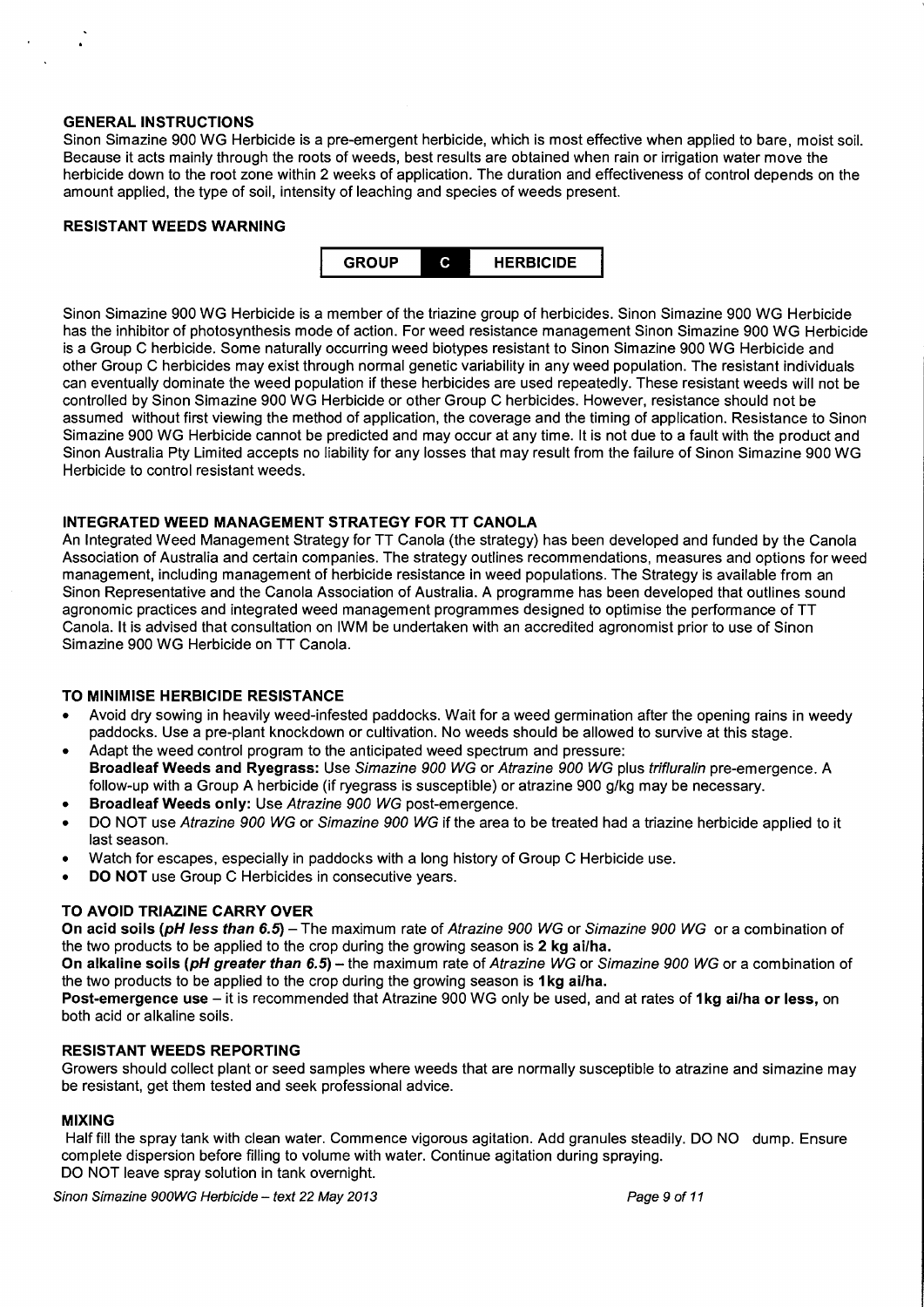## **APPLICATION**

 $\sim 10^{-11}$ 

Use a boom sprayer or knapsack for small areas. 50-200L of mixture per hectare should be applied with the boom and a minimum equivalent to 500L per hectare through the knapsack sprayer. Clean spray equipment immediately after use using several flushes of water with detergent.

## **TT CANOLA: APPLICATION**

DO NOT apply to TT-canola by aircraft. Apply only with a low boom sprayer with a 60m buffer zone downwind of treated fields to natural or impounded lakes or dams, and a 20m buffer zone for any well, sink hole, intermittent or perennial stream. Apply only to areas where run-off is unlikely to occur or where run-off may be captured by farm earthworks.

## **COMPATIBILITY**

This product may be mixed with amitrole, atrazine, diuron, glyphosate, diquat, paraquat and paraquat-diquat mixes. Because the products may vary from time to time, a small-scale compatibility test should be carried out before mixing in the spray tank. For residual control of annual weeds in non-crop areas, pome and citrus orchards and vineyards only, mixtures of this product and glyphosate may be used. Half fill the spray tank with clean water before adding this product at the recommended rate and mix thoroughly. Then add 360g/L glyphosate product at 3L/ha or 700mL/1 OOL and the remaining water. Maintain adequate agitation and use the mixture promptly. Do not use lower rates of glyphosate (360g/L) where control of perennial weeds is desired.

#### **PRECAUTION**

#### **Re-entry period**

DO NOT enter treated areas without protective clothing until spray has dried.

## **SOIL MOISTURE**

If sufficient rain to thoroughly wet the weed root zone has not fallen within 14 days of application, water in with the equivalent of 13 mm of rain. If applied under dry conditions and irrigation is not available, mechanical incorporation to a depth of not more than 4cm within 7 days of sowing may assist results.

#### **PROTECTION OF CROPS, NATIVE AND OTHER NON-TARGET PLANTS**

DO NOT spray foliage of desired plants, except lupins (WA only).

DO NOT use under Peach, Apricot, Plum trees, ornamental Prunus or near newly planted shrubs.

DO NOT plant crops other than those recommended on this label for at least nine (9) months following treatments at rates up to 2.5 kg/ha. At higher rates, plantings may not be possible for very long periods afterwards.

DO NOT use on sandy or porous soils near desirable plants or trees, or where roots of such may extend, or are near the surface.

Crops such as red beet, lettuce, cabbage, tomato, cucumber and carrots are particularly sensitive to simazine residues. DO NOT exceed highest rate recommended for any particular crop.

DO NOT use on white or grey sands (WA only).

DO NOT use in channels or drains where the roots of desirable plants may extend.

DO NOT apply under weather conditions, or from spraying equipment, that may cause spray to drift onto nearby susceptible plants/crops, cropping lands or pastures.

**Araucaria, Corymbia, Eucalyptus and Pinus plantations:** Field trial and use experience has indicated that the following species are tolerant. Test tolerance before treating other species.

**Araucaria-** all commercial species

**Corymbia** - maculata

**Eucalyptus** - agglomerate, calophylla, camaldulensis, cladocalyx, cloeziana, dunnii, globulus, grandis, laevopinea, nitens, pilularis, pseudog/obulus, regnans, rudis, saligna, wandoo.

Pinus - Caribaea and hybrids, elliotti, pinaster, radiata.

# **PROTECTION OF WILDLIFE, FISH, CRUSTACEANS AND ENVIRONMENT**

DO NOT contaminate streams, rivers or waterways with the chemical or used containers. DO NOT use container for any other purpose. This product is very highly toxic to algae and aquatic macrophytes.

## **STORAGE AND DISPOSAL**

KEEP OUT OF REACH OF CHILDREN.

Store in the closed, original container in a dry, cool, well-ventilated area out of direct sunlight. Shake empty bag into spray tank. Do not dispose of undiluted chemicals on site. Puncture or shred and bury empty containers in a local authority landfill. If no landfill is available, bury the containers below 500 mm in a disposal pit specifically marked and